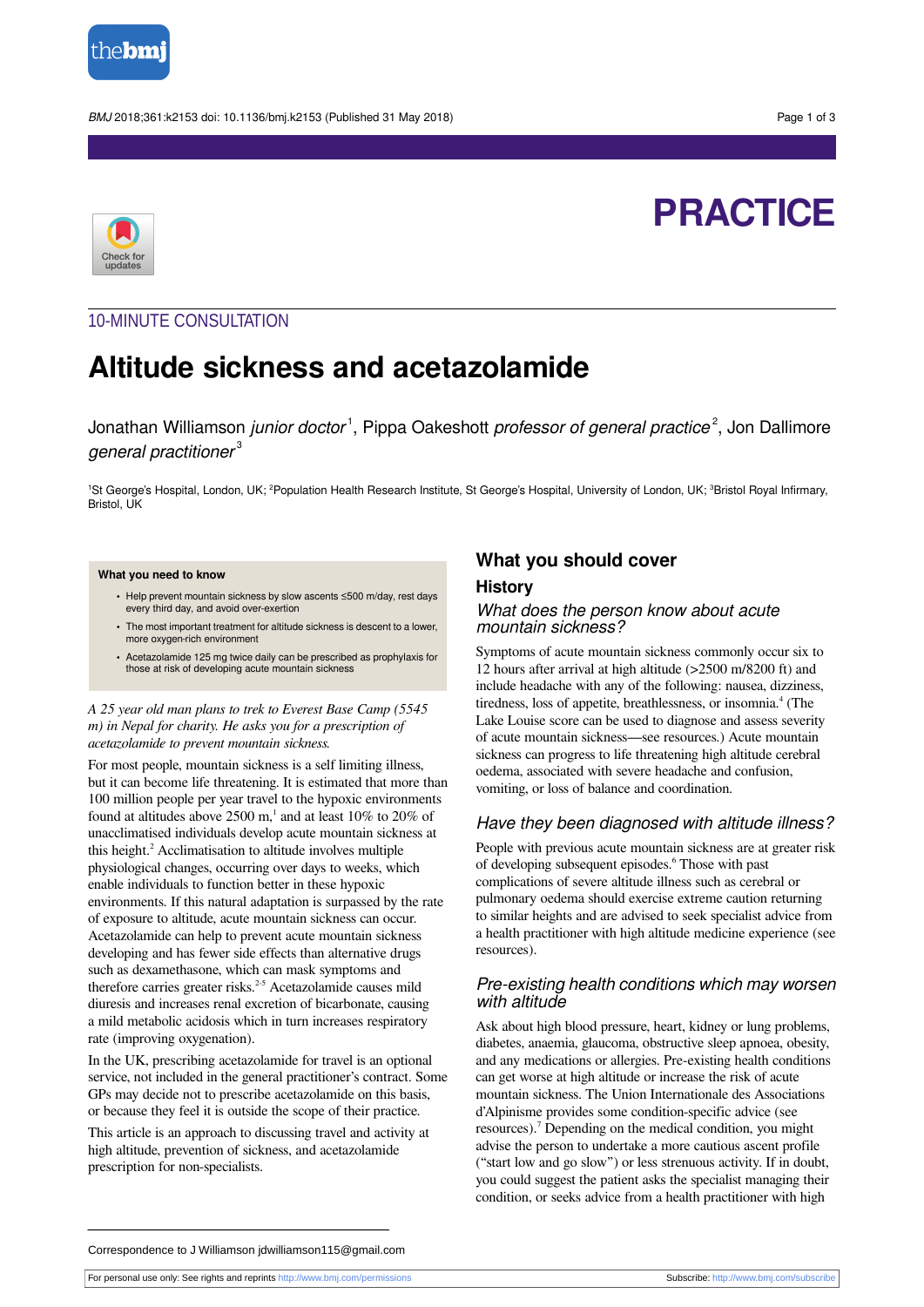altitude medicine experience. Those wishing to undertake activities such as trekking must be able to complete such activities at low altitude where altitude sickness is not possible (<1500 m, eg, trekking in the Scottish Highlands).

## <span id="page-1-0"></span>**Assess travel plans for risk ([Box 1\)](#page-1-0)**

## **Box 1: Categorising risk of acute mountain sickness and suggested prophylactic approaches (based on Wilderness Medical Society guidelines (2014) <sup>5</sup>**

#### **Low risk**

- **•** People with no history of altitude illness who are ascending to less than 2800 m
- **•** Those taking ≥2 days to arrive at 2500-3000 m with subsequent increases in sleeping height of <500 m/day and an extra day for acclimatisation every 1000 m

Suggested approach: prophylactic drugs are not usually necessary.

#### **Moderate risk**

- **•** People with a history of altitude illness who are ascending to 2500-2800 m in one day
- **•** Those with no history of acute mountain sickness but who are ascending above 2800 m in one day
- **•** All people ascending >500 m/day (increase in sleeping height) at altitudes >3000 m but with an extra day for acclimatisation every 1000 m
- **•** Suggested approach: consider acetazolamide 125 mg bd.

#### **High risk**

- **•** People with a history of acute mountain sickness who are ascending to above 2800 m in one day
- **•** Those with a history of high altitude cerebral oedema
- **•** Climbers ascending to >3500 m in one day and those ascending >500 m/day (increase in sleeping height) above 3000 m without extra days for acclimatisation
- **•** Very rapid ascents (eg, ascent of Mt Kilimanjaro in less than 7 days)
- **•** Suggested approach: strongly consider acetazolamide 125 mg bd.

Being young and fit does not reduce the risk of developing mountain sickness,<sup>4</sup> so travel plans are a more reliable indicator of risk or whether to prescribe prophylaxis. 5 Rate of exposure to hypoxia dictates risk: the faster and more energetic the ascent (above 2500 m), the greater the likelihood of developing altitude illnesses. Guidelines suggest ascending no more than 500 m/day, with a rest day (no increase in altitude) every third day.<sup>45</sup> Starting at a lower altitude allows more time to adapt to gradual changes in hypoxia.

By contrast, physical exertion directly after being transported to high altitude increases the risk of mountain sickness. Two common examples where there is a high risk of developing mountain sickness are flying to Cusco (Machu Picchu) in Peru at 3400 m and taking a bus to Lake Titicaca at 3812 m, or flying directly to Colorado ski resorts at over 3000 m.

## **What you should do**

### **Offer advice about health at altitude**

Websites such as NHS Choices give good advice on altitude illness and general health at altitude. Examples include advice to drink adequate fluids (>2L, dependent on activity levels) and to avoid alcohol. It might be helpful to print this out to help patients recognise the symptoms of acute mountain sickness and the need for rest and/or descent: just going as little as 300-500 m lower often makes a difference. Severe illness requires prompt descent and medical attention. Medex.org provides a greater depth of advice in a booklet that can be downloaded or printed (see link in resources).

Reiterate that although acetazolamide can be taken to help prevent acute mountain sickness, there is little evidence for its use as an acute treatment.

## **Who can take acetazolamide?**

[Box1](#page-1-0) outlines an approach to acetazolamide prescription dependent on risk. Acetazolamide should be avoided in people with glaucoma, hypokalaemia, hyponatraemia, renal or hepatic impairment, in pregnancy, and in those allergic to sulfonamides. Acetazolamide can interact with high dose aspirin (large doses of salicylates and oral carbonic anhydrase inhibitors can rarely result in severe metabolic acidosis and/or salicylate toxicity), cardiac glycosides, antihypertensive drugs, and lithium.

## **How effective is acetazolamide?**

The recommended dose is 125 mg twice a day with a number needed to treat (NNT) of  $6<sup>23</sup>$  based on one episode of acute mountain sickness, eg, a Lake Louise score of 3 or more. In those with higher risk ascent profiles (>500 m/day) the NNT is  $4.2$ 

## **What are the side effects of acetazolamide?**

Common dose-dependent side effects include altered taste, paraesthesia, and polyuria. It is important to stay well hydrated. If these side effects are not tolerated, the dose can be reduced or discontinued. Parasthesia can be particularly uncomfortable at night. Symptoms may be improved by moving the evening dose to several hours before bed. If reducing the dose, we recommend 125 mg at night. This may also help altitude related sleep disturbance.

Less common side effects of nausea, headache, and dizziness have an overlap with symptoms of acute mountain sickness. Unless medical help is available, moderate to severe symptoms should be assumed to be due to mountain sickness, and anyone with these symptoms needs to act accordingly (see Lake Louise score and information in resources). Offer people written advice on taking the medication. Consider documenting that you discussed with the patient that it is their responsibility to: decide whether to take the risk of travelling to high altitude; be aware of the risks and symptoms of acute mountain sickness; and understand the risks/benefits of taking acetazolamide.

## **When should patients start and stop taking acetazolamide?**

Most experts recommend starting acetazolamide 1-2 days before ascending above 3000 m and stopping on descent or below 2500 m. 8 People staying at stable altitudes for >3 days who are asymptomatic can discontinue use. In practice, acetazolamide is rarely taken for more than a couple of weeks and the effects of taking it for a longer period have not been extensively researched.

Acetazolamide should be written on a private prescription, as it is for a condition which may develop outside the UK.

#### **How this article was created**

We used the Wilderness Medical Society's consensus guidelines backed by recent meta-analyses, and the Oxford Handbook of Expedition and Wilderness Medicine.